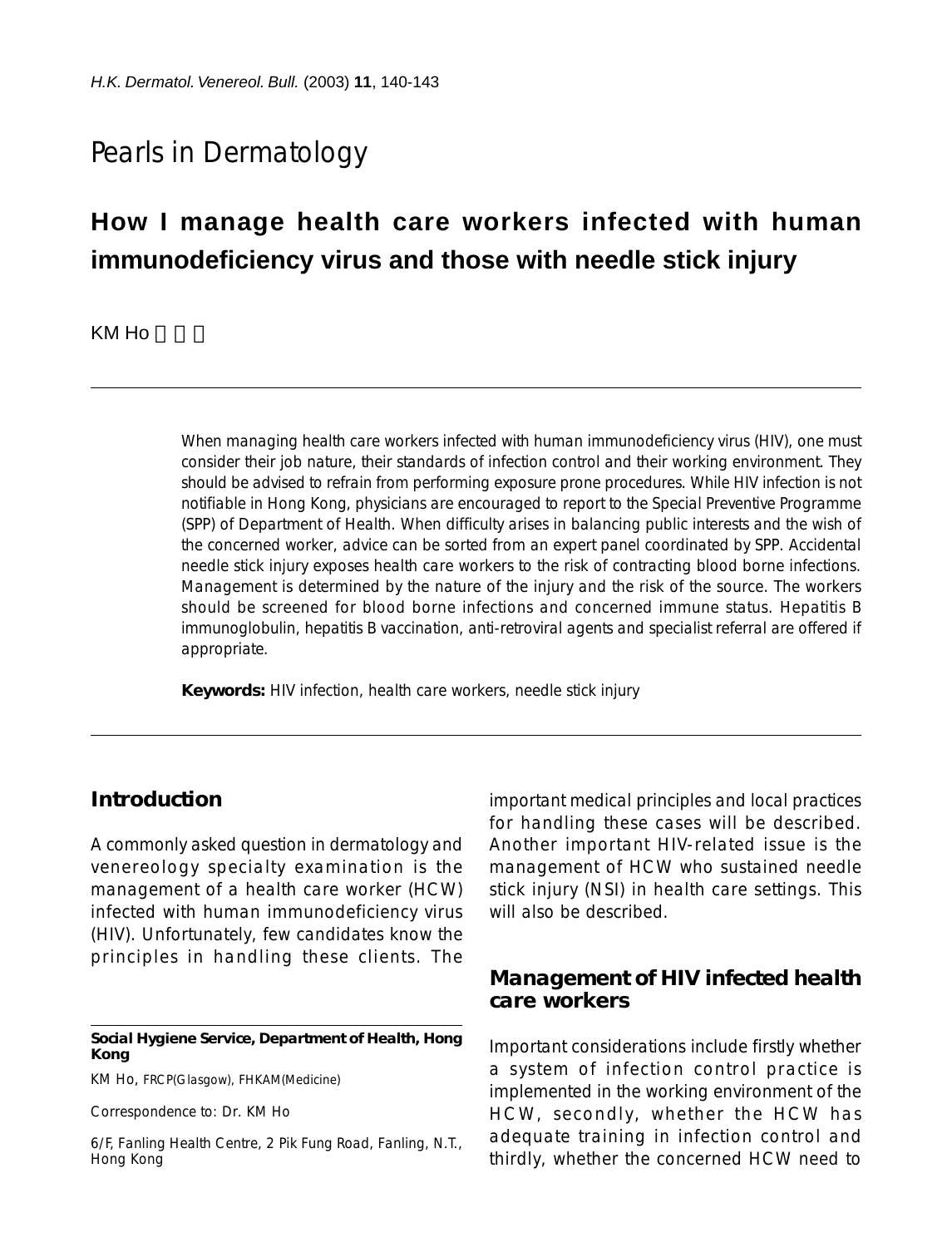perform 'exposure prone procedures' (EPP). EPP are defined by the UK Health Department as those procedures with an inherent risk that injury to the worker may result in exposure of the patient's open tissues to the blood of the worker. These procedures include those where the worker's gloved hands may be in contact with sharp instruments, needle-tips or sharp tissues (spicules of bone and teeth) inside a patient's open body cavity, wound or confined anatomical space where the hands or finger tips may not be visible at all times.

The principles can be demonstrated by the following case scenarios. An HIV infected dermatologist can probably be advised to continue his/her profession as he/she is unlikely to be involved in procedures as stated in the above provided he/she observes all the provisions in infection control. On the other hand an HIV infected dental surgeon should be advised to quit his/her involvement in all procedures with the potential leading to handling of fracture teeth as it is envisaged that the oral cavity is relatively not as easily accessible and visible in many circumstances. However, he/she may still continue his/her practice not doing these procedures.

As HIV is not notifiable in Hong Kong, one is not required to report the case to the Department of Health (DH). Nonetheless, one is encouraged to report to the Special Preventive Programme (SPP) of DH via a voluntary reporting system. It is an anonymous reporting system and the name and identity number of the patient are not required. It is important to discuss with and counsel your client who has the duty to report to his/her governing body him/herself. The risk of transmission to the clients of the HIV infected HCW should be discussed. The exact job nature of the concerned HCW and the infrastructure for infection control in his/her working environment should be explored. If he/she posts any risk to his/her client despite all the effort to change his/her

practice and convince him/her to report to his/ her governing body himself/herself, he/she should be informed that his/her doctor in charge will have a duty to, and will report to the governing Councils (i.e. breaching the confidentiality of your patient) in order to safeguard the interest of the public.

A panel of experts coordinated by the SPP may be approached for advice in handling these cases. The panel is chaired by a non-medical community leader and two other doctors with experience in HIV medicine. The Consultant of SPP is the secretary of this expert panel.

## **Needle stick injury**

When performing venepuncture, accidental NSI exposes the HCW to the risk of contracting blood borne infections such as hepatitis B virus (HBV), hepatitis C virus (HCV) and HIV. Expressing excessive blood from the wound and cleansing with soap and water to wash away potential remnant contaminants are of the utmost importance. The HCW should attend the respective hospital's accident and emergency department (AED). Blood will be taken and saved for testing of hepatitis B surface antigen (HBsAg), anti-HBV, anti-HCV and HIV antibodies (Ab). HBsAg, anti-HBV will be tested immediately by the laboratory. Depending on HBV immune and vaccination status, the AED doctor may give a dose of hepatitis B immunoglobulin (HBIg) if the HCW has never been vaccinated and antibody status to HBV is unknown. This is done before blood results are available if the exposure or injury is significant. Further advice on prophylaxis against HBV will dependent on the status of HBV immunity.

If both HBsAg and anti-HBV Ab are negative, a second dose of HBIg is advisable or the HCW may be advised to receive HBV vaccination as soon as possible. (HBV vaccination can also be given at the same time of the first dose of HBIg).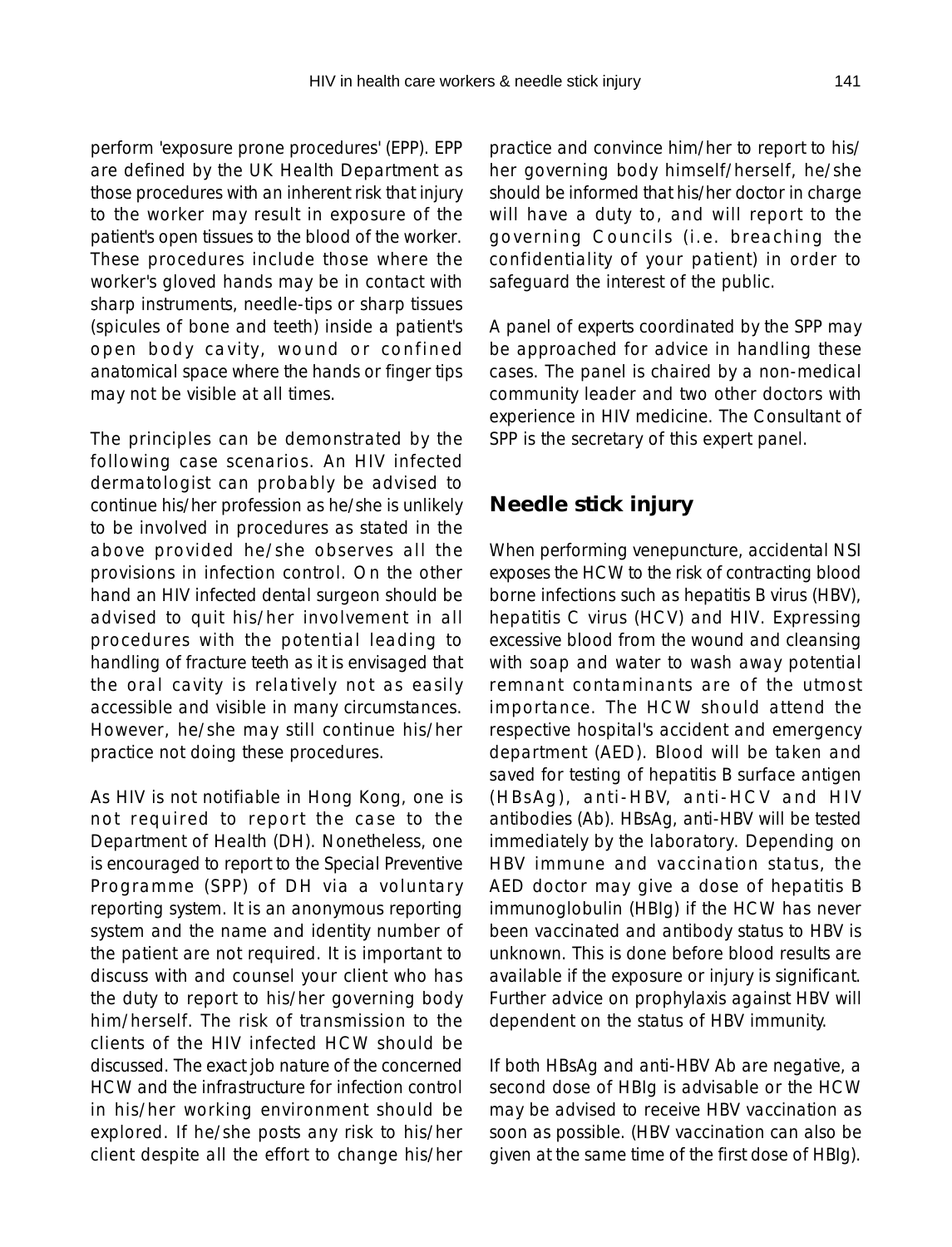No proven effective prophylaxis against HCV is currently available. If the risk of HIV transmission as a result of the injury is significant, antiretroviral agents should be prescribed as soon as possible.

Serum sample will be saved for testing HIV and HCV antibody. This sample will be back-tested if the second blood sample taken 3-6 months later is positive. Figure 1 summarises the essential steps in handling needle stick injury.



**Figure 1.** Management of Victim of Needle Stick Injury (NSI).